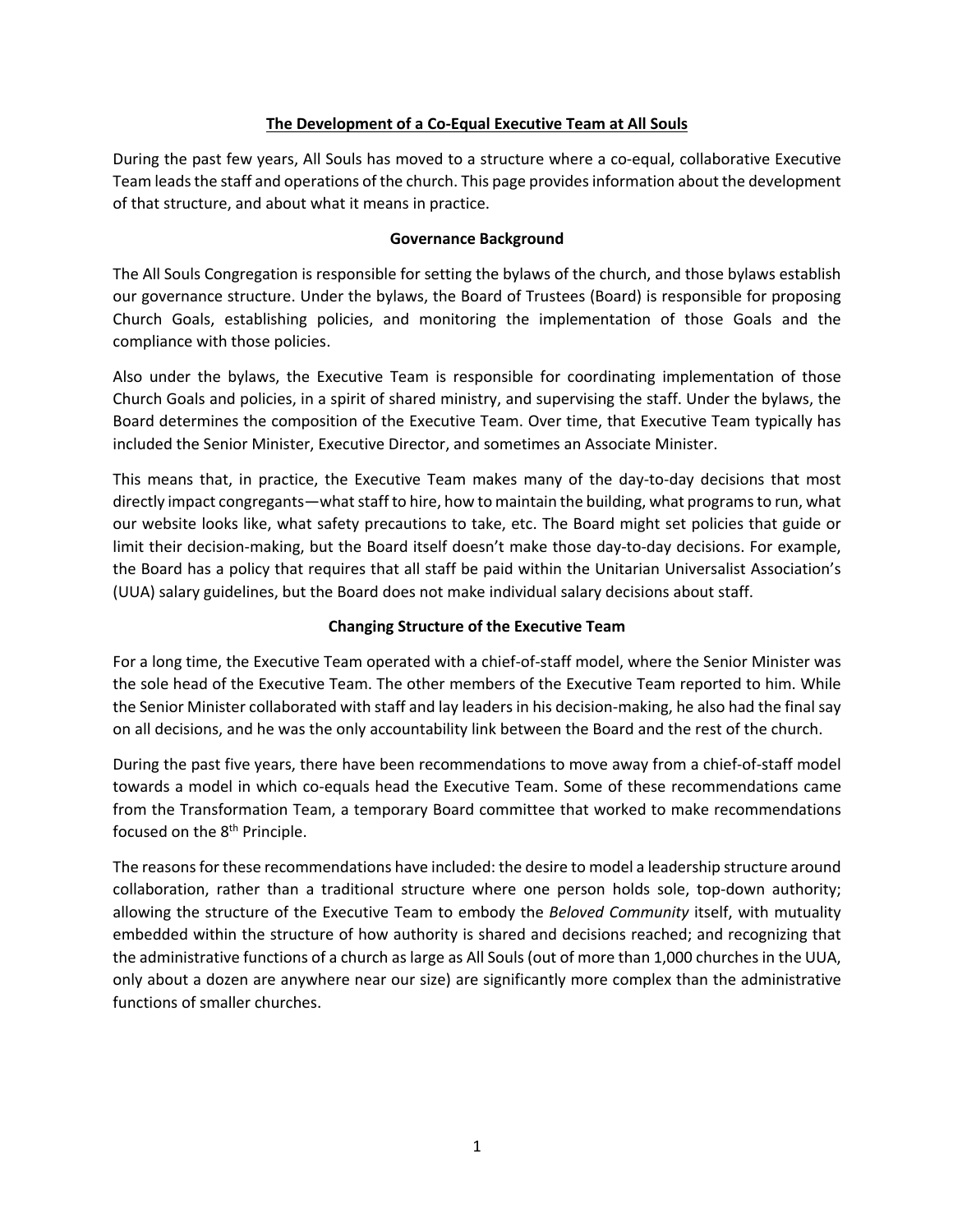Beginning in early 2019, the Congregation, Board, and staff began to work into a new model, where the Executive Team operates as a co-equal and collaborative team, without one person being the "head" of it.

First, in church year 2018-19, the Board began to implement a new model, with a Senior Minister, Executive Director, and potentially a second minister in a collaborative relationship, all reporting directly to the Board:

- In the spring of 2019, the Board hired Traci Hughes-Trotter to be the church's new Executive Director.
	- $\circ$  Under the prior model of leadership, the Executive Director would have been a member of the Executive Team, but she would have been hired by and reported to the Senior Minister.
	- $\circ$  The Board, however, directly hired her, and changed the position of Executive Director so that it reported to and was accountable to the Board, rather than to the Senior Minister.
	- $\circ$  With this new configuration, the position of Executive Director was co-equal to the Senior Minister and shared the executive leadership of the church with the Senior Minister.
- Also in the spring of 2019, the Board formed a Ministerial Search Committee, which included congregants and staff (including the Senior Minister and Executive Director and others) to search for a contract minister to serve as the Minister of Congregational Life.
	- $\circ$  The goal at the time was to find a new minister who would, like the Senior Minister, report directly to the Board, and live into a new model of collaborative ministry.
	- o This search did not result in finding a minister. If the Ministerial Search Committee had found a candidate, the church would have had a structure with a three-person Executive Team, where all members of the Team directly reported to the Board.
- The Board presented on these changes at the Annual Meeting in December 2019.

Second, in church year 2019-20, the Board asked the Congregation to make bylaws changes related to a new structure for the Executive Team, and searched for an Interim Minister who could help the church further develop a new model of leadership along with Executive Director Hughes-Trotter.

- In the spring of 2020, the Board formed an Interim Search Committee to look for an Interim Minister.
	- $\circ$  The posting for that vacancy informed applicants: "During the past two years, the church has moved away from having the Senior Minister serve as Chief of Staff. Instead, the Board has created an executive leadership structure headed by an Executive Team that the Board expects to work collaboratively. The team currently includes the Senior Minister and the Executive Director. Their relationship is governed by a covenant that they have developed together. They work collaboratively and share responsibility for the executive leadership of the church. They both report, as a team, to the Board of Trustees. The Senior Minister is not the Executive Director's superior, nor is the Executive Director the Senior Minister's superior. They are co-equals. We are looking for a minister who will continue this close collaboration with the Executive Director, and who will also help the church further develop what it means to have a team lead the church, rather than a Chief of Staff."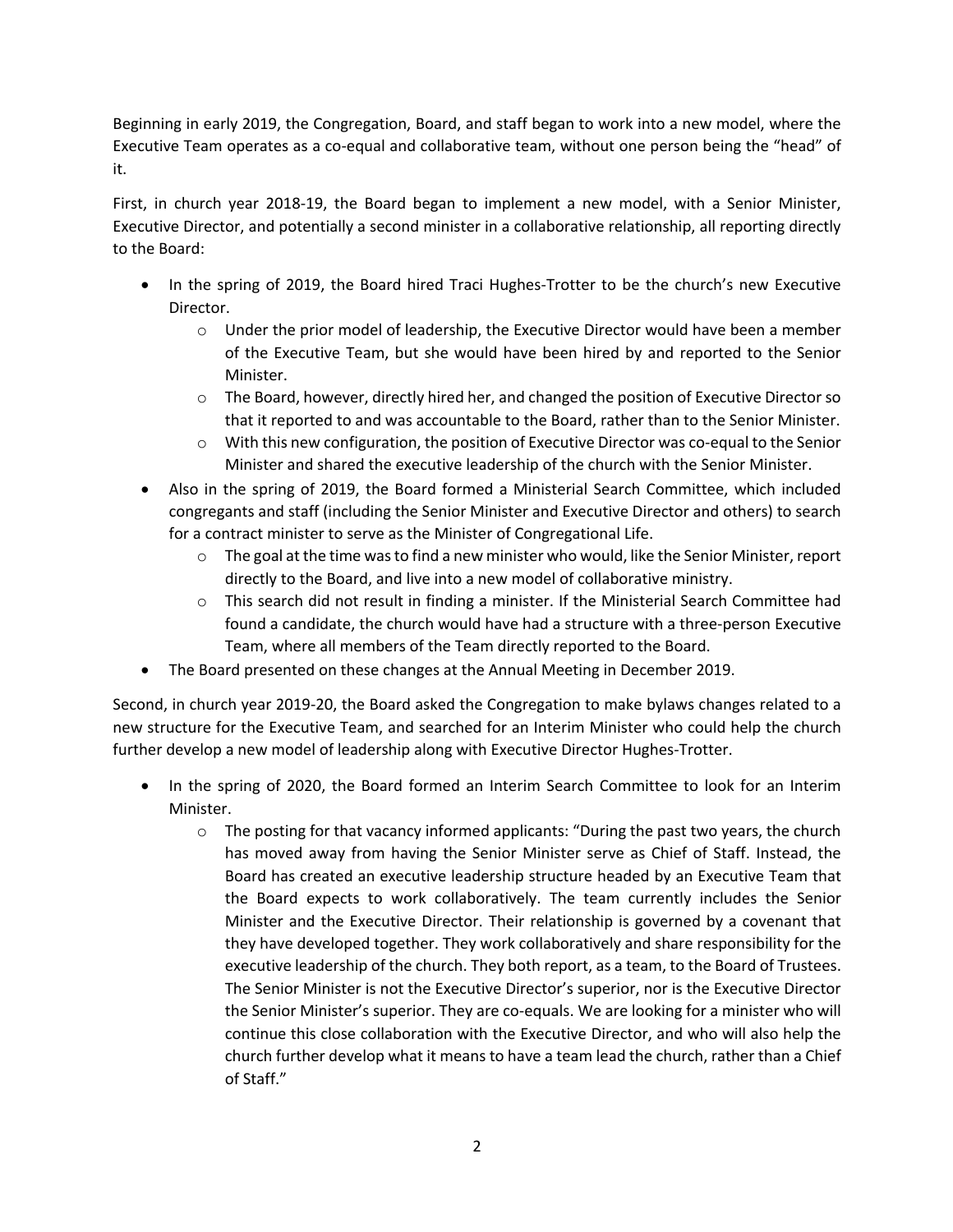- o Reverend Kathleen Rolenz was hired as part of this search, and the Executive Director was part of the committee that found her.
- In June 2020, the Board asked the Congregation to make two bylaws changes related to the changing role of the Executive Director.
	- $\circ$  First, the Board asked the Congregation to change the bylaws to make the Executive Director an ex officio member of the Board. The Congregation approved this change, and All Souls is one of the only churches in the UUA to include the Executive Director as an ex officio member of the Board.
	- $\circ$  Second, the Board asked the Congregation to change the bylaws to state that "the executive leadership of the Church shall act as a team, and shall annually develop and affirm a covenant to guide their collaboration." The Congregation also approved this change, and now the Executive Team is required to act as a team, with a covenant.

Third, in church year 2020-21, working with Reverend Rolenz and Executive Director Hughes-Trotter, the Board began to live into this new model in a variety of ways.

- Throughout the year, Reverend Rolenz and Executive Director Hughes-Trotter worked to form a covenant, which the bylaws now require.
- The Board worked to change its own policy governance rules to adapt them to include a new structure with a co-equal Executive Team.
- The Board worked to receive monitoring reports from the Executive Team.
- Since the UUA does not include a pay band for Executive Directors, the Board worked with the UUA and looked at salary levels for local nonprofits to assess the appropriate salary level for an Executive Director who is a co-equal to a Senior Minister. The Board ultimately included both the Senior Minister and Executive Director positions within the UUA's pay band for Senior Ministers because the church expects the Executive Director to co-equally share the ultimate executive function of the church.
- The Congregation approved a budget in June 2021 that included both the Senior Minister and Executive Director within this pay band.

Church year 2021-22 has not seen significant changes in this model of leadership, although we continue to live into it. Key actions included:

- The church's bylaws and policy governance rules have shifted to a model where the Executive Team leads as a collaborative team, without a chief of staff.
- In addition to those structural changes, the church's day-to-day practice continues to shift towards this new governance model. Because it is a new model, it will take time to fully live into.
- The Ministerial Search Committee that formed in the spring of 2022 to find the church's next called minister(s) includes the Executive Director as an ex officio member of the Committee.
- This role on the Ministerial Search Committee is more limited than the Executive Director's role on the search committees for the Interim Minister and Minister of Congregational Life, partly because it would be too difficult to balance the Executive Director portfolio and the demanding job of being a full member of a Ministerial Search Committee.